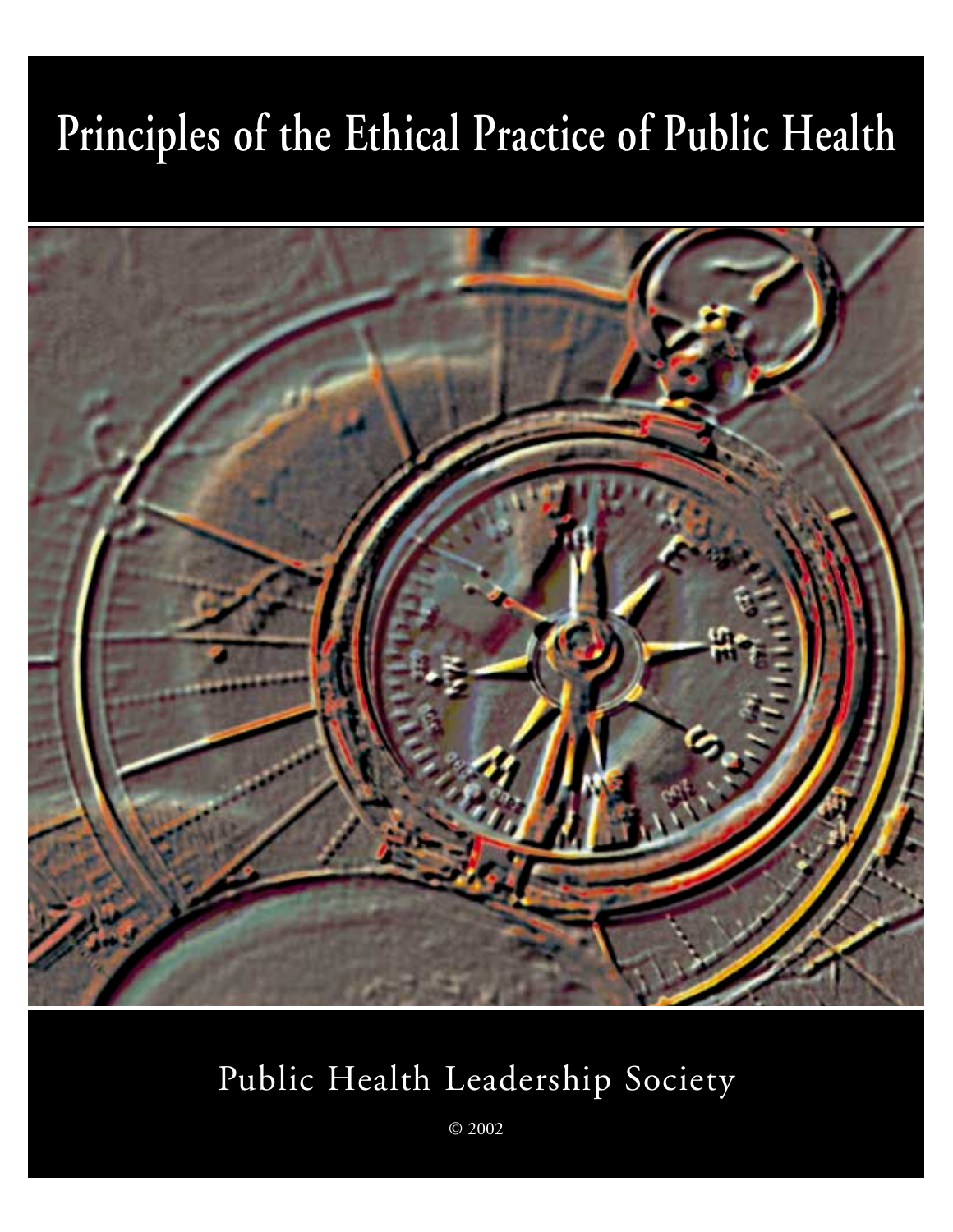Public Health Leadership Society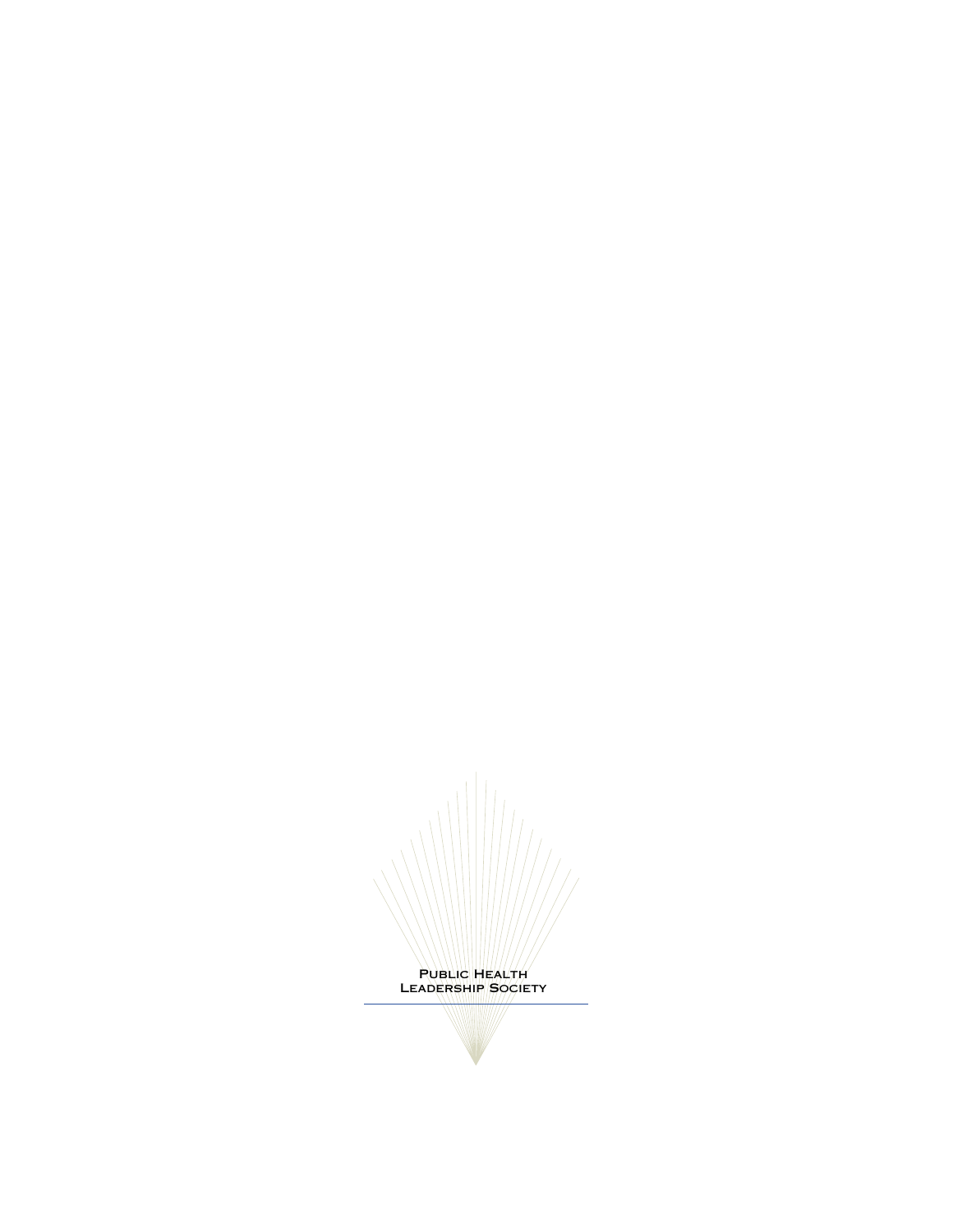

#### **Principles of the Ethical Practice of Public Health Version 2.2**

#### **Table of Contents**

| Component                                                                                   | Page |
|---------------------------------------------------------------------------------------------|------|
| Preamble                                                                                    | 1    |
| Values and Beliefs Underlying the Code                                                      | 2    |
| Principles of the Ethical Practice of Public Health                                         | 4    |
| Supplemental Materials:                                                                     |      |
| Rationale for a Public Health Code of Ethics                                                | 5    |
| Notes on the Individual Ethical Principles                                                  | 7    |
| Correspondence of the 12 Ethical Principles<br>with the 10 Essential Public Health Services | 9    |
| Contact for Further Information and Feedback                                                | 10   |
| Acknowlegements                                                                             | 11   |

#### © 2002 Public Health Leadership Society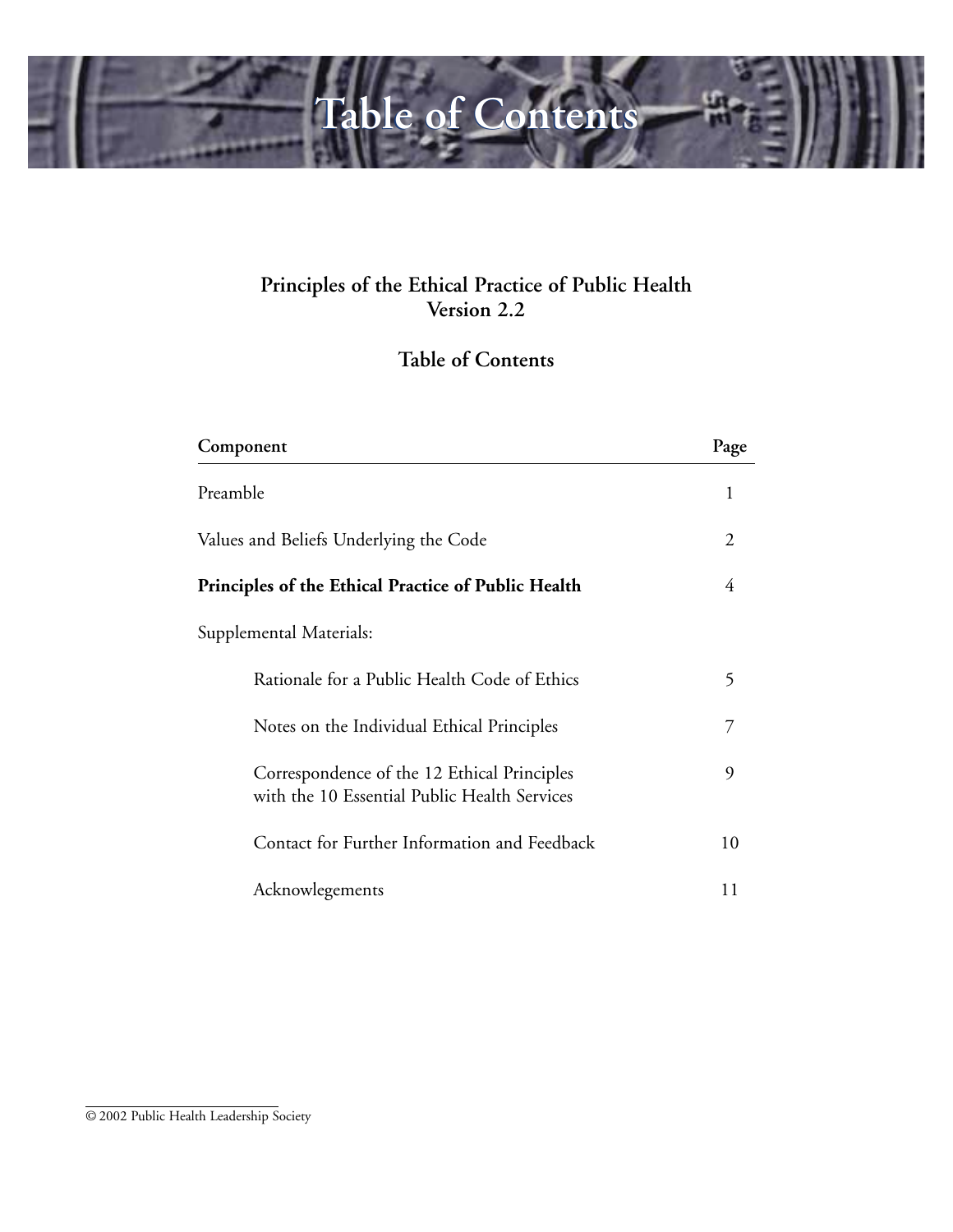

This code of ethics states key principles of the ethical practice of public health. An accompanying statement lists the key values and beliefs inherent to a public health perspective upon which the Ethical Principles are based. Public health is understood within these principles as what we, as a society, do collectively to assure the conditions for people to be healthy. We affirm the World Health Organization's understanding of health as a state of complete physical, mental, and social well-being, and not merely the absence of disease or infirmity.1

The Code is neither a new nor an exhaustive system of health ethics. Rather, it highlights the ethical principles that follow from the distinctive characteristics of public health. A key belief worth highlighting, and which underlies several of the Ethical Principles, is the interdependence of people. This interdependence is the essence of community. Public health not only seeks to assure the health of whole communities but also recognizes that the health of individuals is tied to their life in the community.

The Code is intended principally for public and other institutions in the United States that have an explicit public health mission. Institutions and individuals that are outside of traditional public health, but recognize the effects of their work on the health of the community, may also find the Code relevant and useful.



<sup>1</sup> From *The Future of Public Health*, Institute of Medicine, 1988.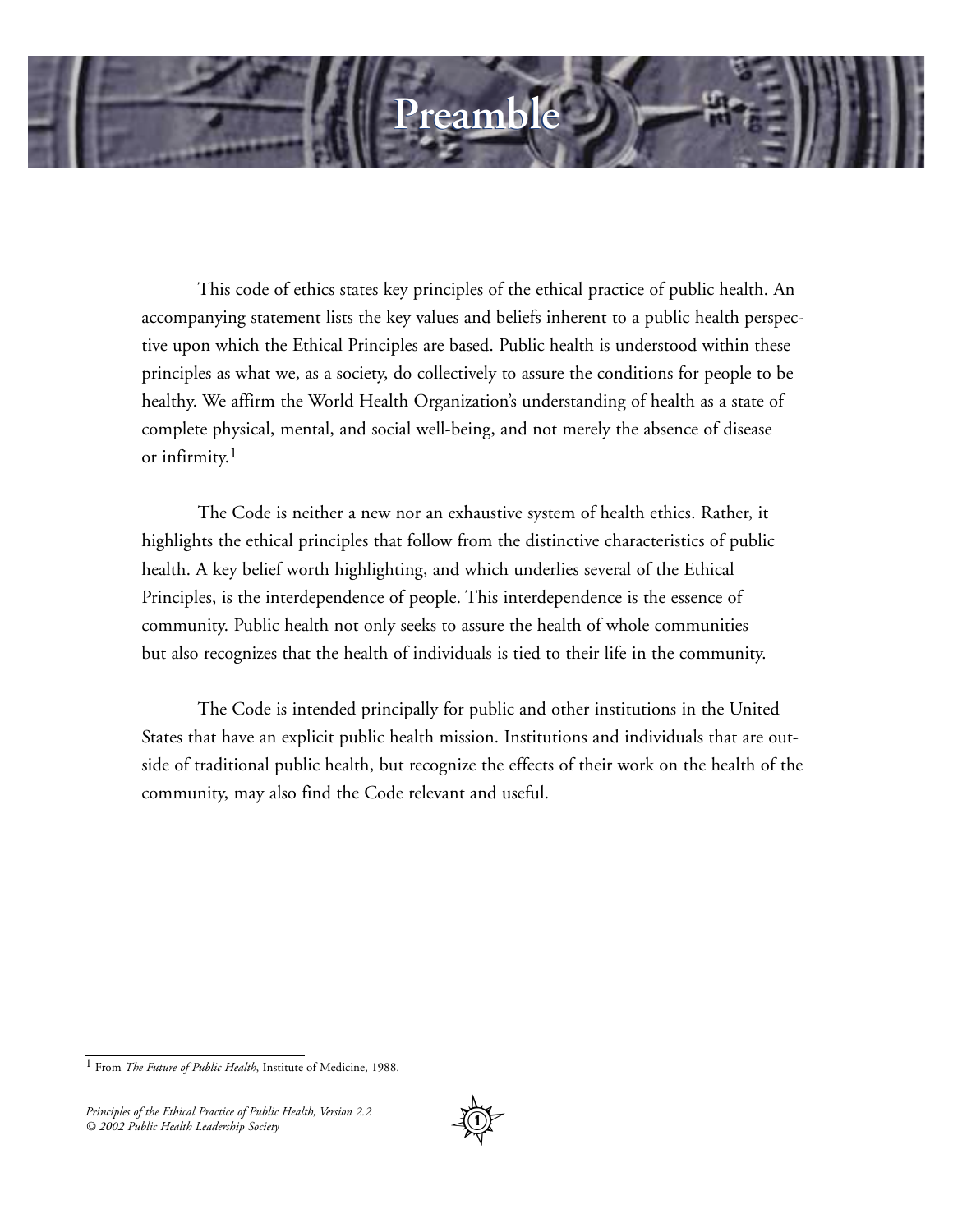## **Values and Beliefs Underlying the Co.**

The following values and beliefs are key assumptions inherent to a public health perspective. They underlie the 12 Principles of the Ethical Practice of Public Health.

#### **Health**

**1.** *Humans have a right to the resources necessary for health*. The Public Health Code of Ethics affirms Article 25 of the Universal Declaration of Human Rights, which states in part "Everyone has the right to a standard of living adequate for the health and well-being of himself and his family…"

#### **Community**

- **2.** *Humans are inherently social and interdependent*. Humans look to each other for companionship in friendships, families, and community; and rely upon one another for safety and survival. Positive relationships among individuals and positive collaborations among institutions are signs of a healthy community. The rightful concern for the physical individuality of humans and one's right to make decisions for oneself must be balanced against the fact that each person's actions affect other people.
- **3.** *The effectiveness of institutions depends heavily on the public's trust*. Factors that contribute to trust in an institution include the following actions on the part of the institution: communication; truth telling; transparency (i.e., not concealing information); accountability; reliability; and reciprocity. One critical form of reciprocity and communication is listening to as well as speaking with the community.
- **4.** *Collaboration is a key element to public health*. The public health infrastructure of a society is composed of a wide variety of agencies and professional disciplines. To be effective, they must work together well. Moreover, new collaborations will be needed to rise to new public health challenges.
- **5.** *People and their physical environment are interdependent*. People depend upon the resources of their natural and constructed environments for life itself. A damaged or unbalanced natural environment, and a constructed environment of poor design or in poor condition, will have an adverse effect on the health of people. Conversely, people can have a profound effect on their natural environment through consumption of resources and generation of waste.
- **6.** *Each person in a community should have an opportunity to contribute to public discourse*. Contributions to discourse may occur through a direct or a representative system of government. In the process of developing and evaluating policy, it is important to discern whether all who would like to contribute to the discussion have an opportunity to do so, even though expressing a concern does not mean that it will necessarily be addressed in the final policy.

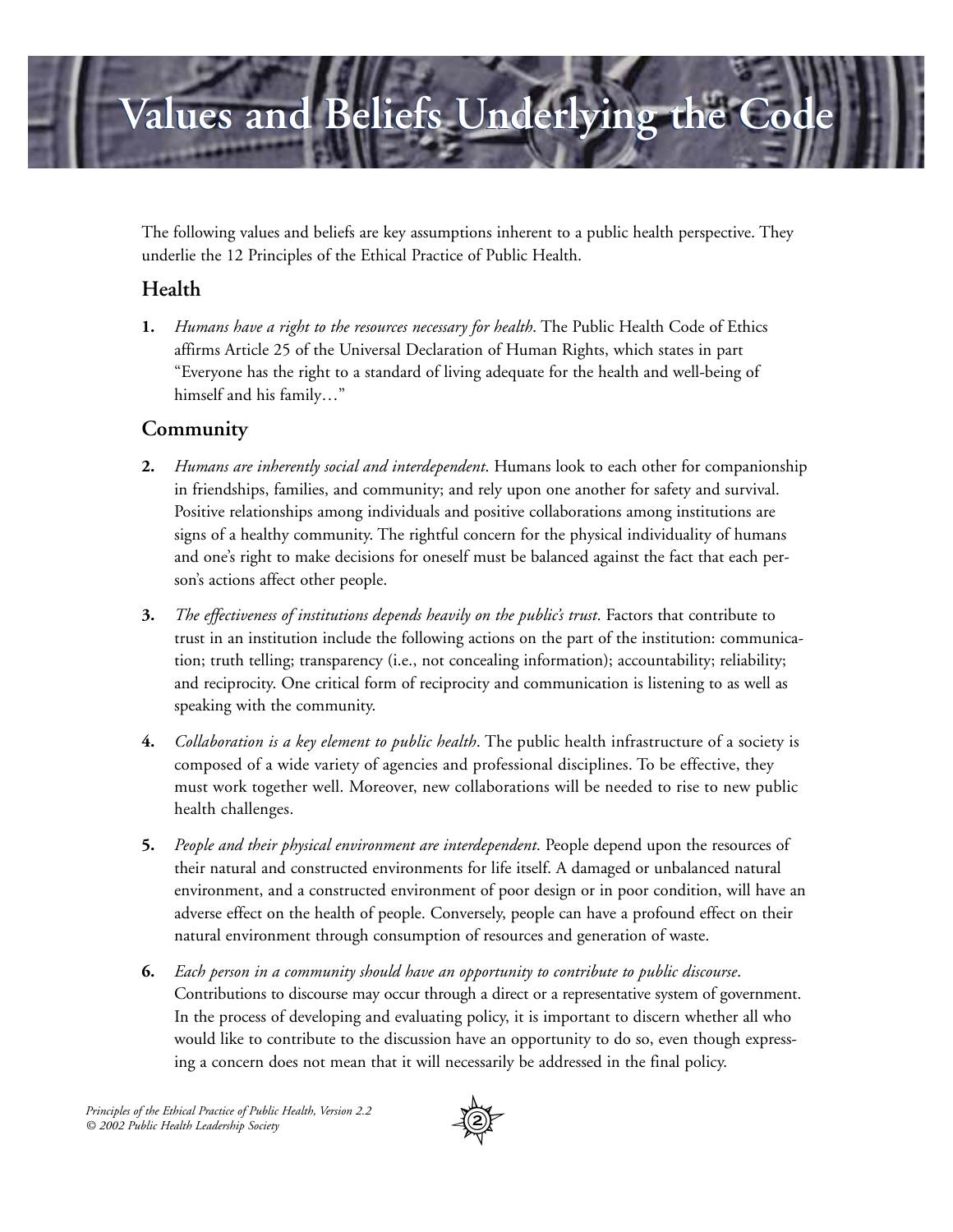# **Values and Beliefs Underlying the Code Values and Beliefs Underlying the Code**

**7.** *Identifying and promoting the fundamental requirements for health in a community are of primary concern to public health*. The way in which a society is structured is reflected in the health of a community. The primary concern of public health is with these underlying structural aspects. While some important public health programs are curative in nature, the field as a whole must never lose sight of underlying causes and prevention. Because fundamental social structures affect many aspects of health, addressing the fundamental causes rather than more proximal causes is more truly preventive.

#### **Bases for Action**

- **8.** *Knowledge is important and powerful.* We are to seek to improve our understanding of health and the means of protecting it through research and the accumulation of knowledge. Once obtained, there is a moral obligation in some instances to share what is known. For example, active and informed participation in policy-making processes requires access to relevant information. In other instances, such as information provided in confidence, there is an obligation to protect information.
- **9.** *Science is the basis for much of our public health knowledge*. The scientific method provides a relatively objective means of identifying the factors necessary for health in a population, and for evaluating policies and programs to protect and promote health. The full range of scientific tools, including both quantitative and qualitative methods, and collaboration among the sciences is needed.
- **10.** *People are responsible to act on the basis of what they know*. Knowledge is not morally neutral and often demands action. Moreover, information is not to be gathered for idle interest. Public health should seek to translate available information into timely action. Often, the action required is research to fill in the gaps of what we don't know.
- **11.** *Action is not based on information alone*. In many instances, action is required in the absence of all the information one would like. In other instances, policies are demanded by the fundamental value and dignity of each human being, even if implementing them is not calculated to be optimally efficient or cost-beneficial. In both of these situations, values inform the application of information or the action in the absence of information.

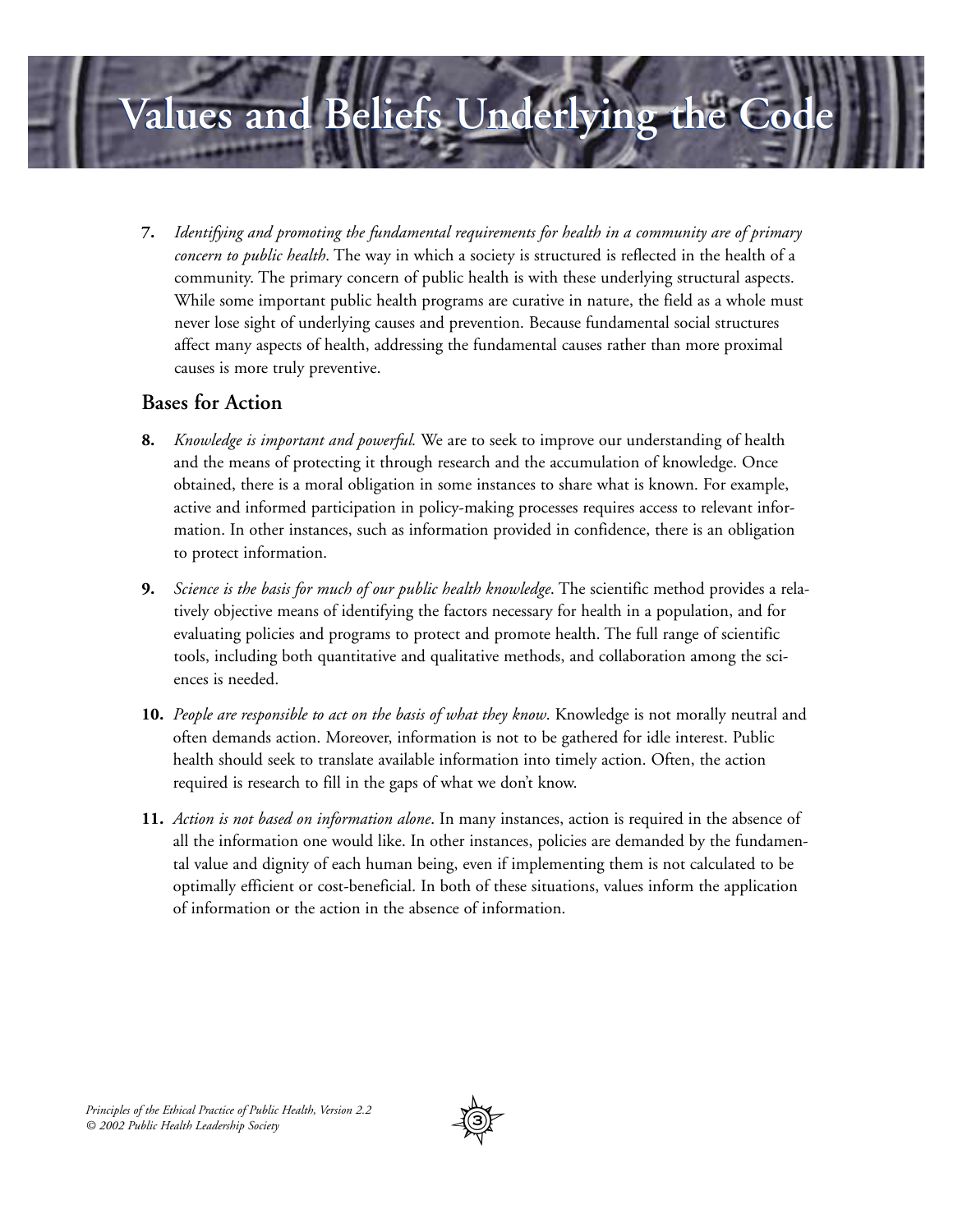#### **Principles of the Ethical Practice of Public Health Principles of the Ethical of Public Health**

- **1**. Public health should address principally the fundamental causes of disease and requirements for health, aiming to prevent adverse health outcomes.
- **2**. Public health should achieve community health in a way that respects the rights of individuals in the community.
- **3**. Public health policies, programs, and priorities should be developed and evaluated through processes that ensure an opportunity for input from community members.
- **4**. Public health should advocate and work for the empowerment of disenfranchised community members, aiming to ensure that the basic resources and conditions necessary for health are accessible to all.
- **5**. Public health should seek the information needed to implement effective policies and programs that protect and promote health.
- **6**. Public health institutions should provide communities with the information they have that is needed for decisions on policies or programs and should obtain the community's consent for their implementation.
- **7**. Public health institutions should act in a timely manner on the information they have within the resources and the mandate given to them by the public.
- **8**. Public health programs and policies should incorporate a variety of approaches that anticipate and respect diverse values, beliefs, and cultures in the community.
- **9**. Public health programs and policies should be implemented in a manner that most enhances the physical and social environment.
- **10**. Public health institutions should protect the confidentiality of information that can bring harm to an individual or community if made public. Exceptions must be justified on the basis of the high likelihood of significant harm to the individual or others.
- **11**. Public health institutions should ensure the professional competence of their employees.
- **12**. Public health institutions and their employees should engage in collaborations and affiliations in ways that build the public's trust and the institution's effectiveness.

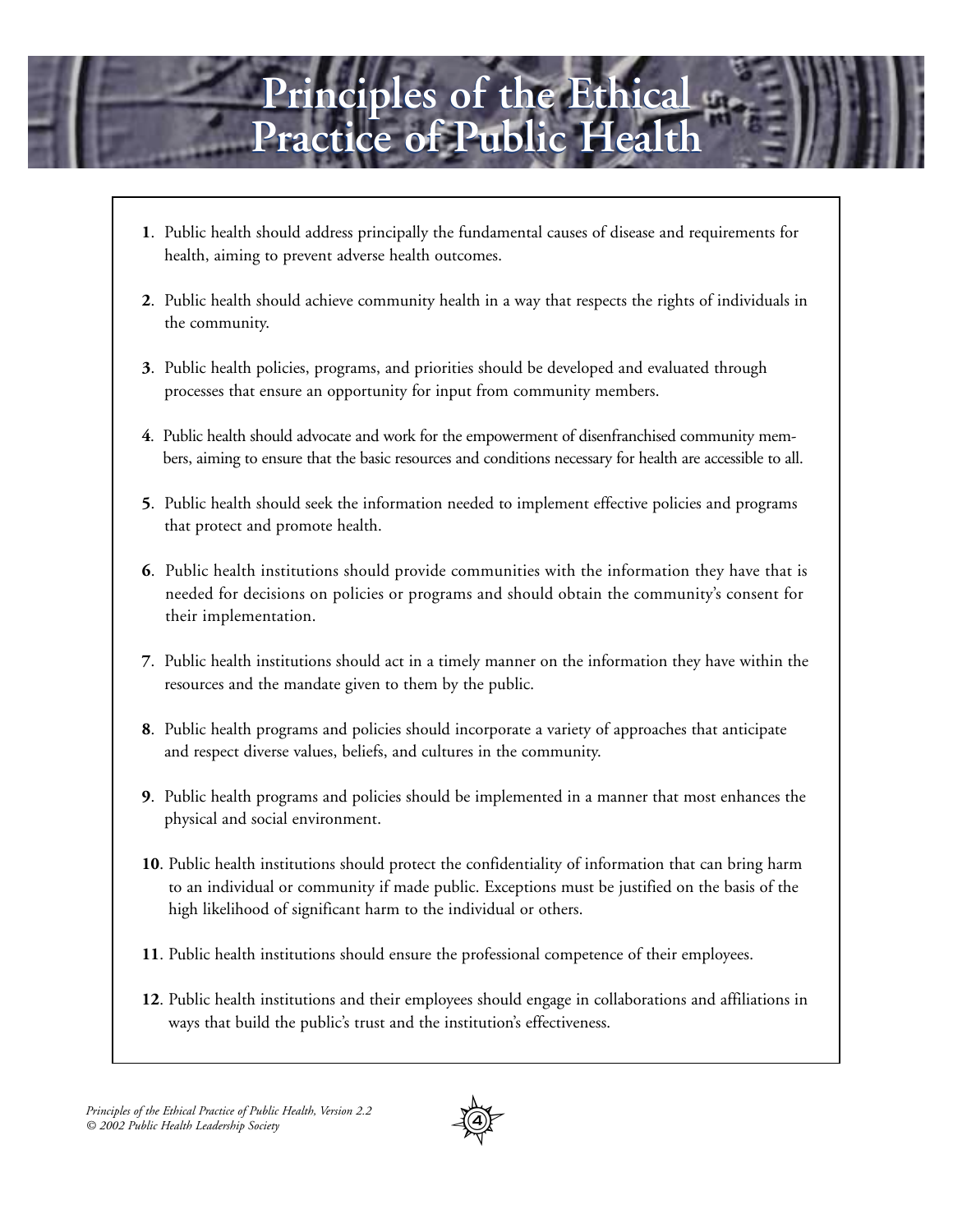# **Rationale for a Public Health Code of Eth**

The mandate to assure and protect the health of the public is an inherently moral one. It carries with it an obligation to care for the well being of others and it implies the possession of an element of power in order to carry out the mandate. The need to exercise power to ensure health and at the same time to avoid the potential abuses of power are at the crux of public health ethics.

Until recently, the ethical nature of public health has been implicitly assumed rather than explicitly stated. Increasingly, however, society is demanding explicit attention to ethics. This demand arises from: technological advances that create new possibilities, and with them, new ethical dilemmas; new challenges to health such as the advent of human immunodeficiency virus; abuses of power, such as the Tuskegee study of syphilis; and an increasingly pluralistic society in which we can no longer simply adopt the values from a single culture or religion, but we must work out our common values in the midst of diversity.

Historically, medical institutions have been more explicit about the ethical elements of their practice than have public health institutions. The concerns of public health are not fully consonant with those of medicine, however, thus we cannot simply translate the principles of medical ethics to public health. For example, in contrast to medicine, public health is concerned more with populations than with individuals, and more with prevention than with cure. Thus, the purview of public health includes those who are not presently ill, and for whom the risks and benefits of medical care are not immediately relevant.

#### **What does a code of ethics accomplish?**

A code of ethics for public health clarifies the distinctive elements of public health and the ethical principles that follow from or respond to those distinct aspects. It makes clear to populations and communities the ideals of the public health institutions that serve them. A code of ethics thus serves as a goal to guide public health institutions and practitioners and as a standard to which they can be held accountable.

Codes of ethics are typically relatively brief; they are not designed to provide a means of untangling convoluted ethical issues. That process requires deliberation and debate over the multitude of factors relevant to a particular issue. Nor does a code typically provide a means of resolving a particular dispute. It does, however, provide those in a dispute over a public health concern with a list of issues and principles that should be considered in the dispute.

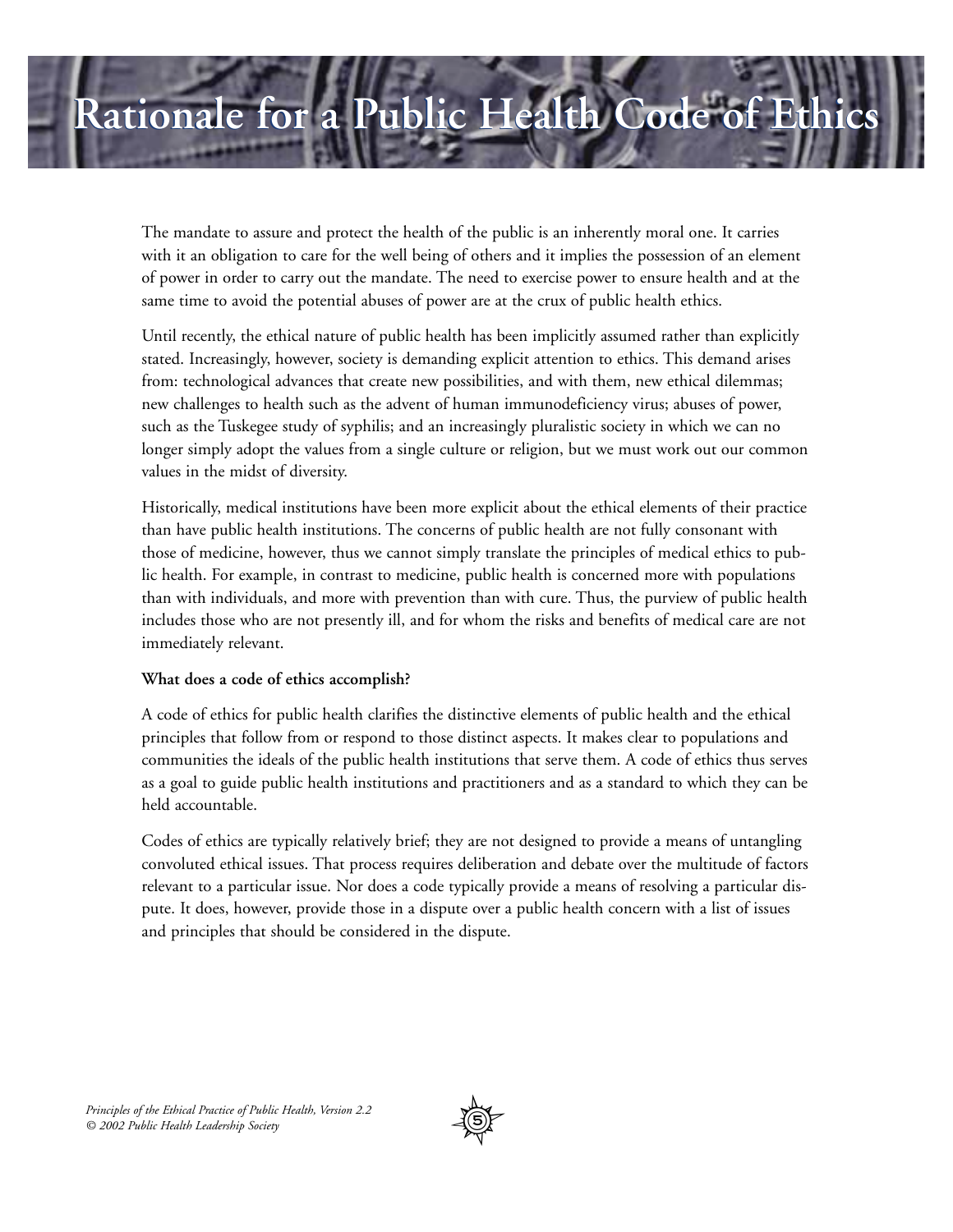# **Rationale for a Public Health Code of**

#### **A living document**

Many public health professionals, most of them associated with the Public Health Leadership Society (PHLS), came together to initiate the process of writing the Code. Represented on the PHLS Public Health Code of Ethics Committee are public health professionals from local and state public health, public health academia, the Centers for Disease Control and Prevention (CDC), and the American Public Health Association (APHA). They were formally encouraged in this effort during a town hall meeting attended by representatives from a wide variety of public health organizations at the 2000 APHA annual meeting. A draft code was reviewed and critiqued in May 2001 by 25 public health professionals and ethicists in a CDC-funded meeting held in Kansas City. A revised version of the Code was presented for discussion at another town hall meeting at the 2001 APHA annual meeting. Prior to the meeting, the Code was published on the APHA Website and an e-mail address was provided for reactions and feedback. The present code reflects the input and discussion from all of these forums. It is now being presented to various organizations for adoption or endorsement. Even so, there are ongoing opportunities to provide feedback (see page 10 for details), and an updating of the Code is anticipated. Tools for teaching about the Code and ensuring its practical utility are currently in the making.

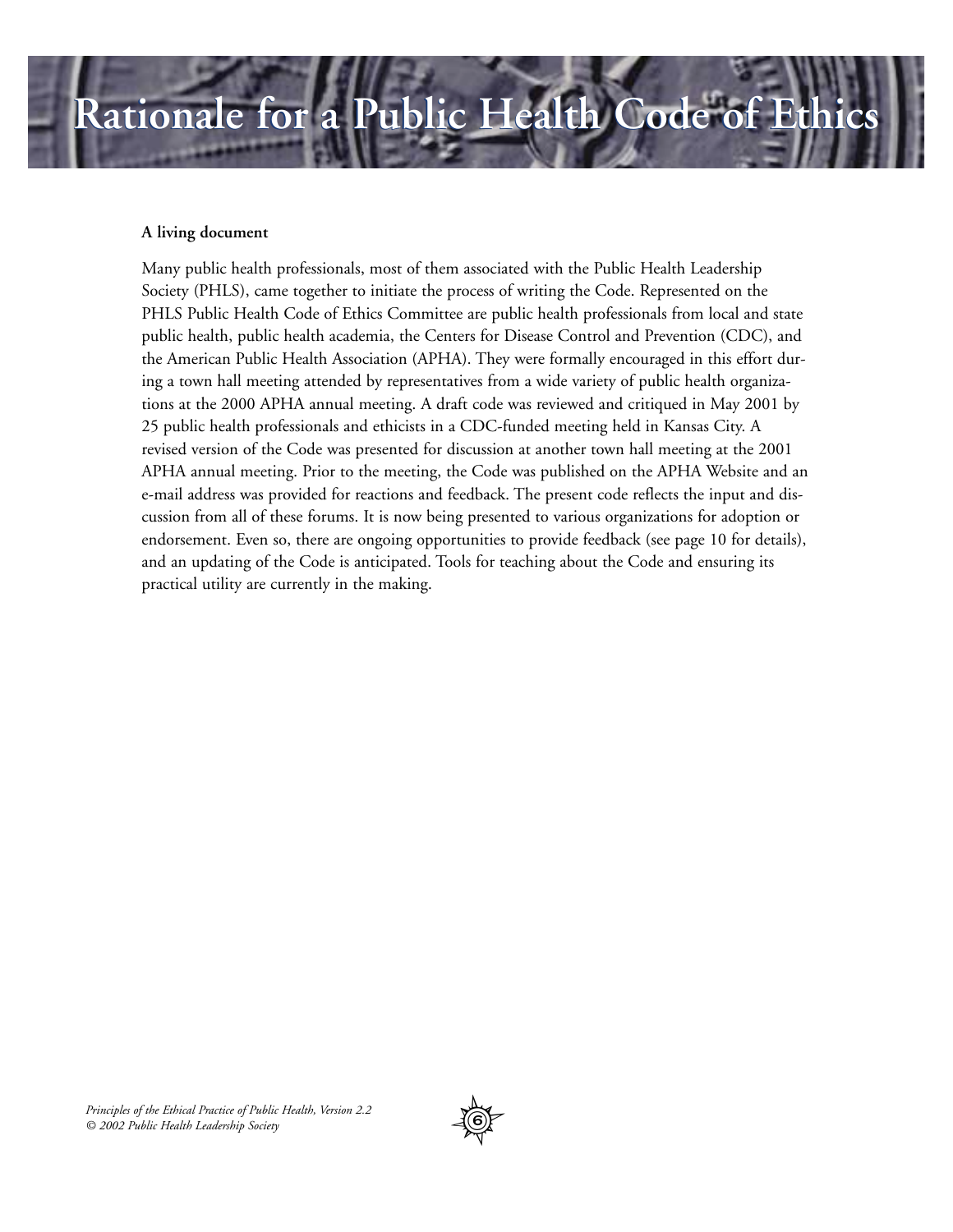## **Notes on the Individual Ethical Princip**

- 1. This Principle gives priority not only to prevention of disease or promotion of health, but also at the most fundamental levels. Yet the principle acknowledges that public health will also concern itself with some immediate causes and some curative roles. For example, the treatment of curable infections is important to the prevention of transmission of infection to others. The term "public health" is used here and elsewhere in the Code to represent the entire field of public health, including but not limited to government institutions and schools of public health.
- 2. This Principle identifies the common need in public health to weigh the concerns of both the individual and the community. There is no ethical principle that can provide a solution to this perennial tension in public health. We can highlight, however, that the interest of the community is part of the equation, and for public health it is the starting place in the equation; it is the primary interest of public health. Still, there remains the need to pay attention to the rights of individuals when exercising the police powers of public health.
- 3. A process for input can be direct or representative. In either case, it involves processes that work to establish a consensus. While democratic processes can be cumbersome, once a policy is established, public health institutions have the mandate to respond quickly to urgent situations. Input from the community should not end once a policy or program is implemented. There remains a need for the community to evaluate whether the institution is implementing the program as planned and whether it is having the intended effect. The ability for the public to provide this input and sense that it is being heard is critical in the development and maintenance of public trust in the institution.
- 4. This Principle speaks to two issues: ensuring that all in a community have a voice; and underscoring that public health has a particular interest in those members of a community that are underserved or marginalized. While a society cannot provide resources for health at a level enjoyed by the wealthy, it can ensure a decent minimum standard of resources. The Code cannot prescribe action when it comes to ensuring the health of those who are marginalized because of illegal behaviors. It can only underscore the principle of ensuring the resources necessary for health to all. Each institution must decide for itself what risks it will take to achieve that.
- 5. This Principle is a mandate to seek information to inform actions. The importance of information to evaluate programs is also implied.

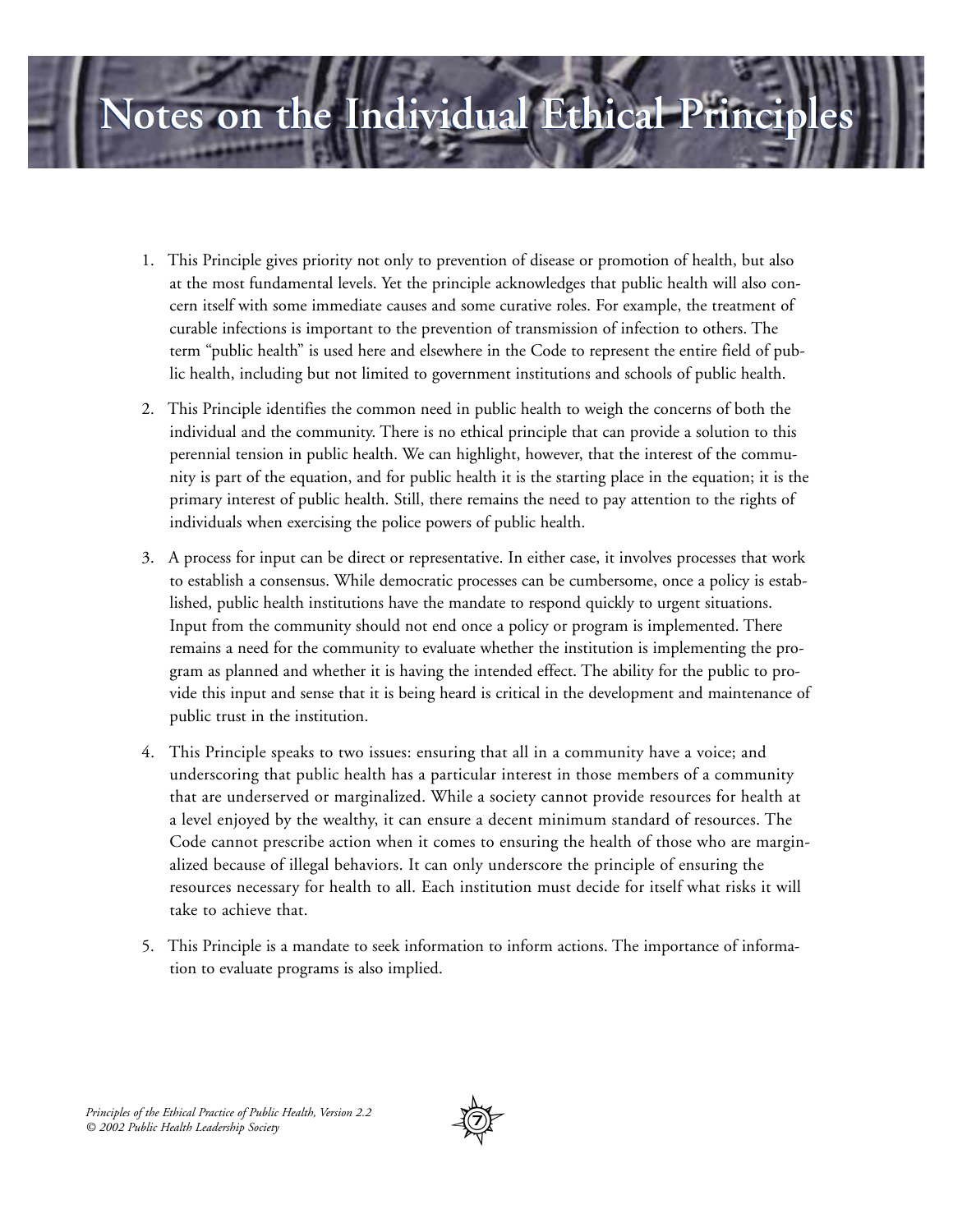## **Notes on the Individual Ethical Princip**

- 6. This Principle is linked to the third one about democratic processes. Such processes depend upon an informed community. The information obtained by public health institutions is to be considered public property and made available to the public. This statement is also the community-level corollary of the individual-level ethical principle of informed consent. Particularly when a program has not been duly developed with evaluation, the community should be informed of the potential risks and benefits, and implementation of the program should be premised on the consent of the community (though this principle does not specify how that consent should be obtained).
- 7. Public health is active rather than passive, and information is not to be gathered for idle interest. Yet the ability to act is conditioned by available resources and opportunities, and by competing needs. Moreover, the ability to respond to urgent situations depends on having established a mandate to do so through the democratic processes of Ethical Principle number three.
- 8. Public health programs should have built into them a flexibility that anticipates diversity in those needs and perspectives having a significant impact on the effectiveness of the program. Types of diversity, such as culture and gender, were intentionally not mentioned. Any list would be arbitrary and inadequate.
- 9. This Principle stems from the assumptions of interdependence among people, and between people and their physical environment. It is like the ethical principle from medicine, "do no harm," but it is worded in a positive way.
- 10. This statement begs the question of which information needs to be protected and what the criteria are for making the information public. The aims of this statement are modest: to state explicitly the responsibility inherent to the "possession" of information. It is the complement to Ethical Principles 6 and 7, about acting on and sharing information.
- 11. The criteria for professional competence would have to be specified by individual professions, such as epidemiology and health education.
- 12. This statement underscores the collaborative nature of public health while also stating in a positive way the need to avoid any conflicts of interest that would undermine the trust of the public or the effectiveness of a program.

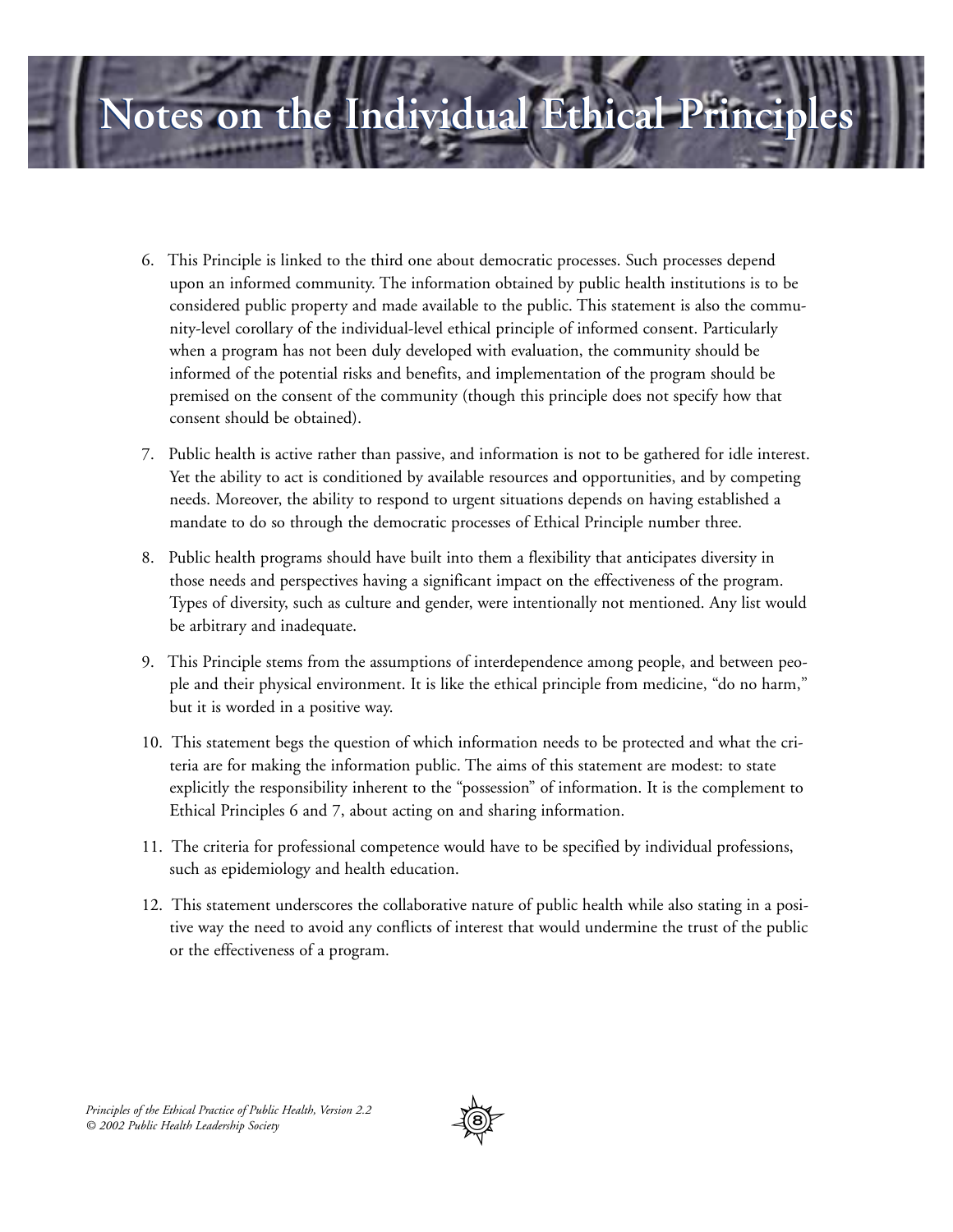#### **Correspondence of the 12 Ethical Principles with the 10 Essential Public Health Services Correspondence of the 12 Ethical Principles with the 10 Essential Public Health Services**

| <b>Essential Public Health Services<sup>2</sup></b><br><b>Ethical Principle</b>                                               |                                                                                                                                                     |
|-------------------------------------------------------------------------------------------------------------------------------|-----------------------------------------------------------------------------------------------------------------------------------------------------|
| Monitor the health status to identify<br>1.<br>community health problems                                                      | collect information<br>(5)<br>act on information<br>(7)                                                                                             |
| Diagnose and investigate health problems<br>2.<br>and health hazards in the community                                         | collect information<br>(5)                                                                                                                          |
| Inform, educate, and empower people<br>3.<br>about health issues                                                              | advocacy and empowerment<br>(4)<br>provide information<br>(6)                                                                                       |
| Mobilize community partnerships to<br>4.<br>identify and solve health problems                                                | (12) collaboration                                                                                                                                  |
| Develop policies and plans that support<br>5.<br>individual and community health efforts                                      | (1) protect and promote health; address<br>fundamental causes of health risks<br>processes for community input<br>(3)<br>collect information<br>(5) |
| Enforce laws and regulations that protect<br>6.<br>health and ensure safety                                                   | achieve community health with respect for<br>(2)<br>individual rights<br>feedback from the community<br>(3)<br>act upon information<br>(7)          |
| Link people to needed personal health<br>7.<br>services and assure the provision of health<br>care when otherwise unavailable | advocate for and empower; basic resources<br>(4)<br>available to all<br>(8) incorporate diversity                                                   |
| Assure a competent public health and<br>8.<br>personal health care workforce                                                  | (11) professional competence                                                                                                                        |
| Evaluate effectiveness, accessibility, and<br>9.<br>quality of personal and population-based<br>health services               | community feedback<br>(3)<br>collect information<br>(5)                                                                                             |
| 10. Research for new insights and innovative<br>solutions to health problems                                                  | (5) collect information                                                                                                                             |
| No corresponding essential public health<br>service                                                                           | (9) enhance physical and social environments<br>(10) protect confidentiality                                                                        |



<sup>&</sup>lt;sup>2</sup> Developed by the Essential Public Health Services Work Group of the Public Health Functions Steering Committee, 1994.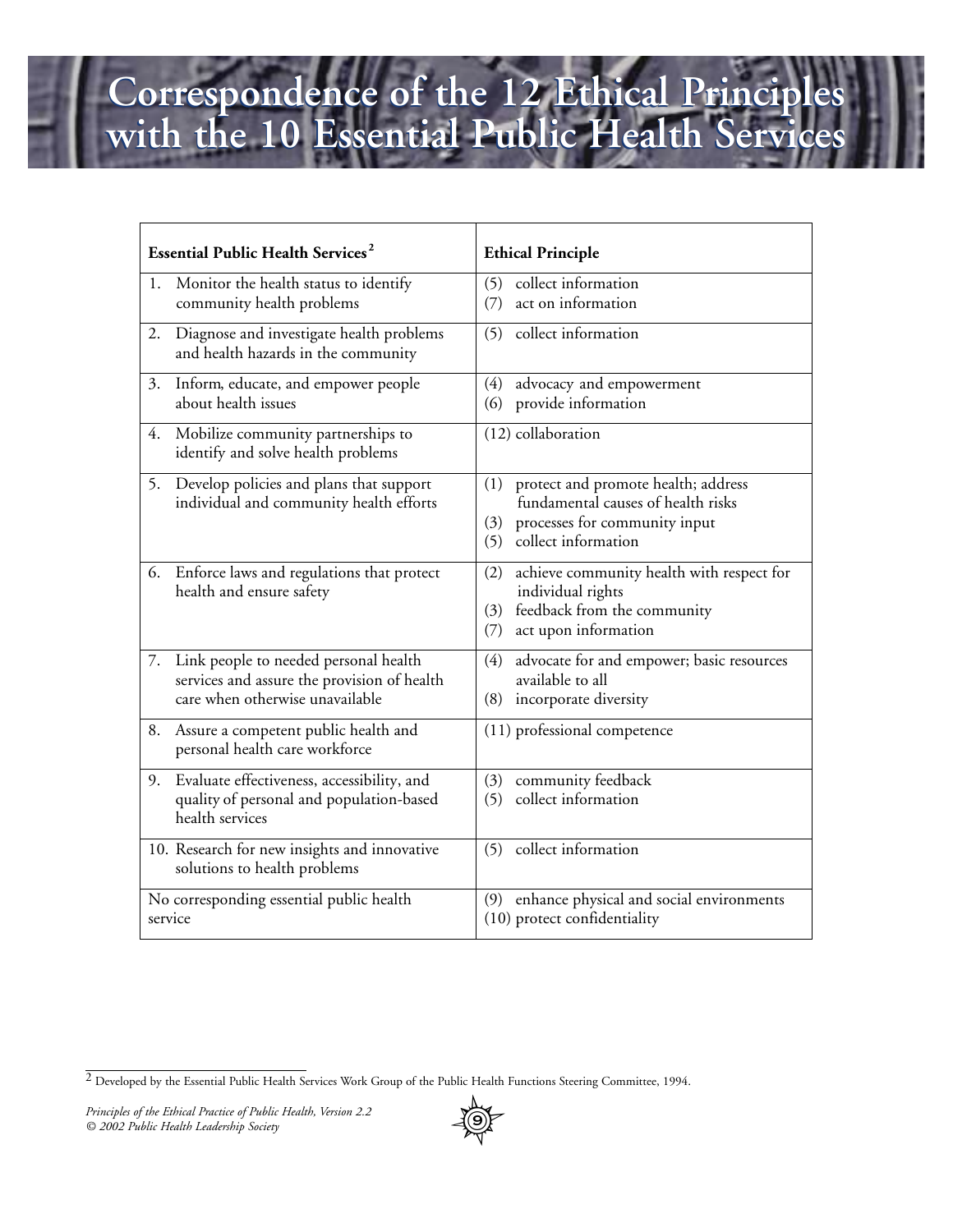### Visit **www.phls.org** for:

- Ways to provide feedback to inform ongoing development of the 12 Ethical Principles
- Information on aligning your organization's public health practice with the 12 Ethical Principles
- Permission to reprint the 12 Ethical Principles and supporting documentation
- Requests for further information about public health ethics or the Public Health Leadership Society
- Public Health Leadership Society contact information

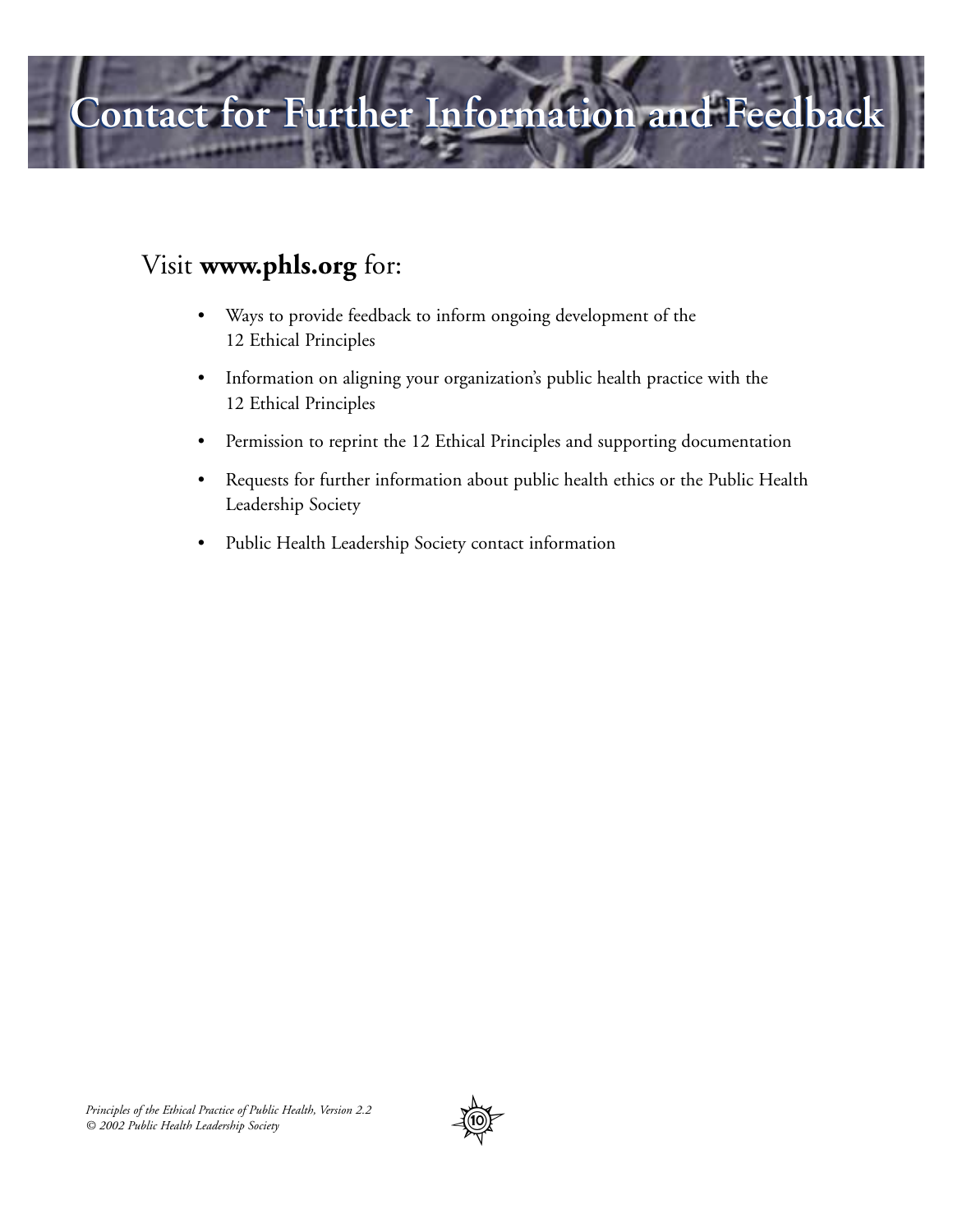## **Acknowledgements**

The development and dissemination of the Principles of the Ethical Practice of Public Health is funded by a cooperative agreement between the Centers for Disease Control and Prevention and the Public Health Leadership Society (PHLS). The Center for Health Leadership & Practice, Public Health Institute is acknowledged for its role in the initial development of the Principles. PHLS also acknowledges the work of the members of the original PHLS Ethics Work Group (responsible for drafting the Code) and the current members of the PHLS standing Committee on Public Health Ethics. Specifically, PHLS acknowledges the following contributors: Elizabeth Bancroft (Centers for Disease Control and Prevention, Los Angeles County), Terry Brandenburg (West Allis Health Department), Kitty Hsu Dana (American Public Health Association), Jack Dillenberg (Arizona School of Health Sciences), Joxel Garcia (Connecticut Department of Health), Kathleen Gensheimer (Maine Department of Health), V. James Guillory (University of Health Sciences, Kansas City, MO), George Hardy (Association of State and Territorial Health Officers), Joseph Kimbrell (Louisiana Public Health Institute and National Network of Public Heath Institutes), Teresa Long (Columbus , OH, Department of Health), Alan Melnick (Oregon Health and Science University, School of Medicine), Susan Myers (University of Pittsburgh), Ann Peterson (Virginia Department of Health), Michael Sage (Centers for Disease Control and Prevention), Margaret Schmelzer (Wisconsin Department of Health and Family Services), Liz Schwarte (Center for Health Leadership & Practice, Public Health Institute), James Thomas (University of North Carolina), Kathy Vincent (Alabama Health Department), and Carol Woltring (Center for Health Leadership and Practice, Public Health Institute).

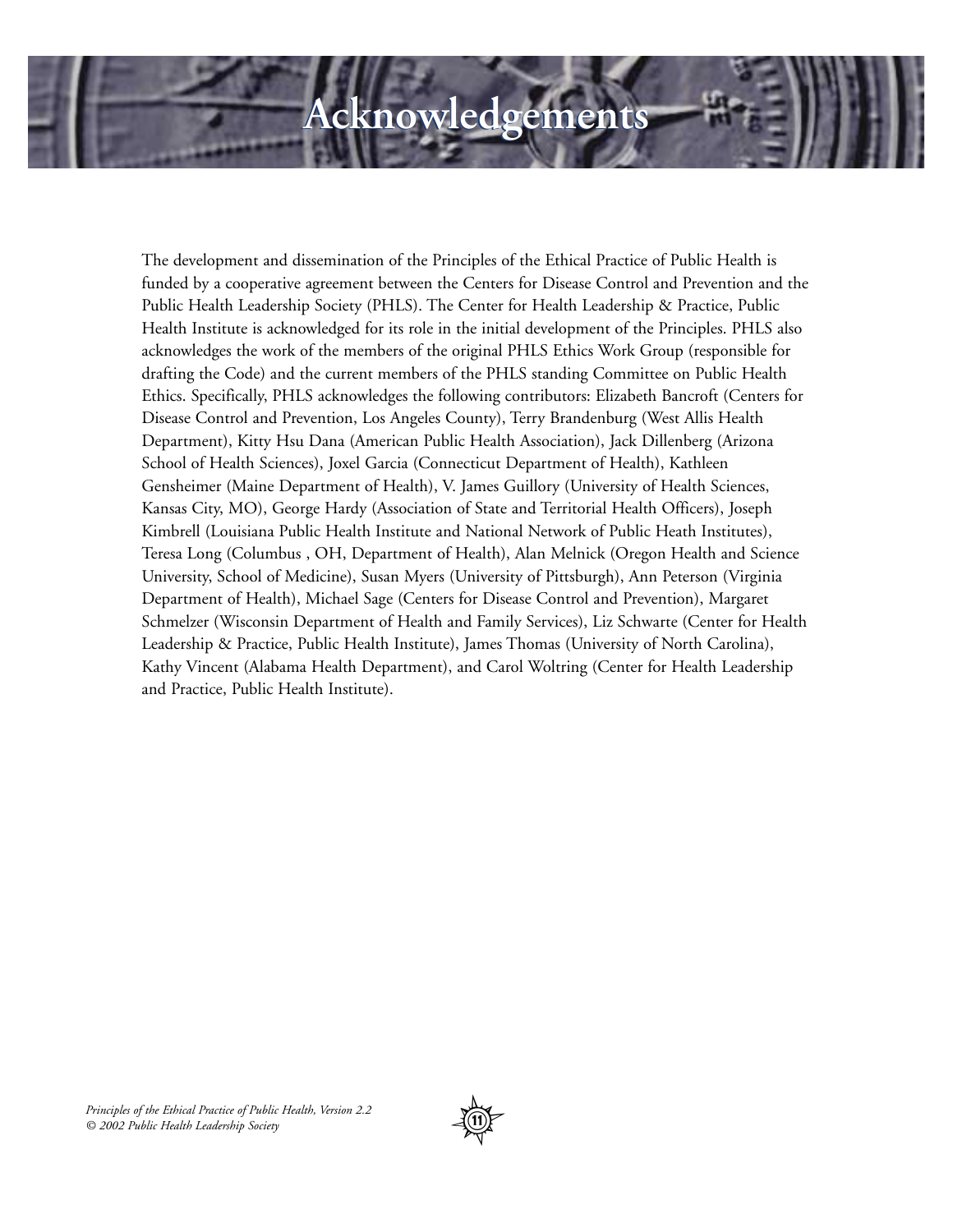